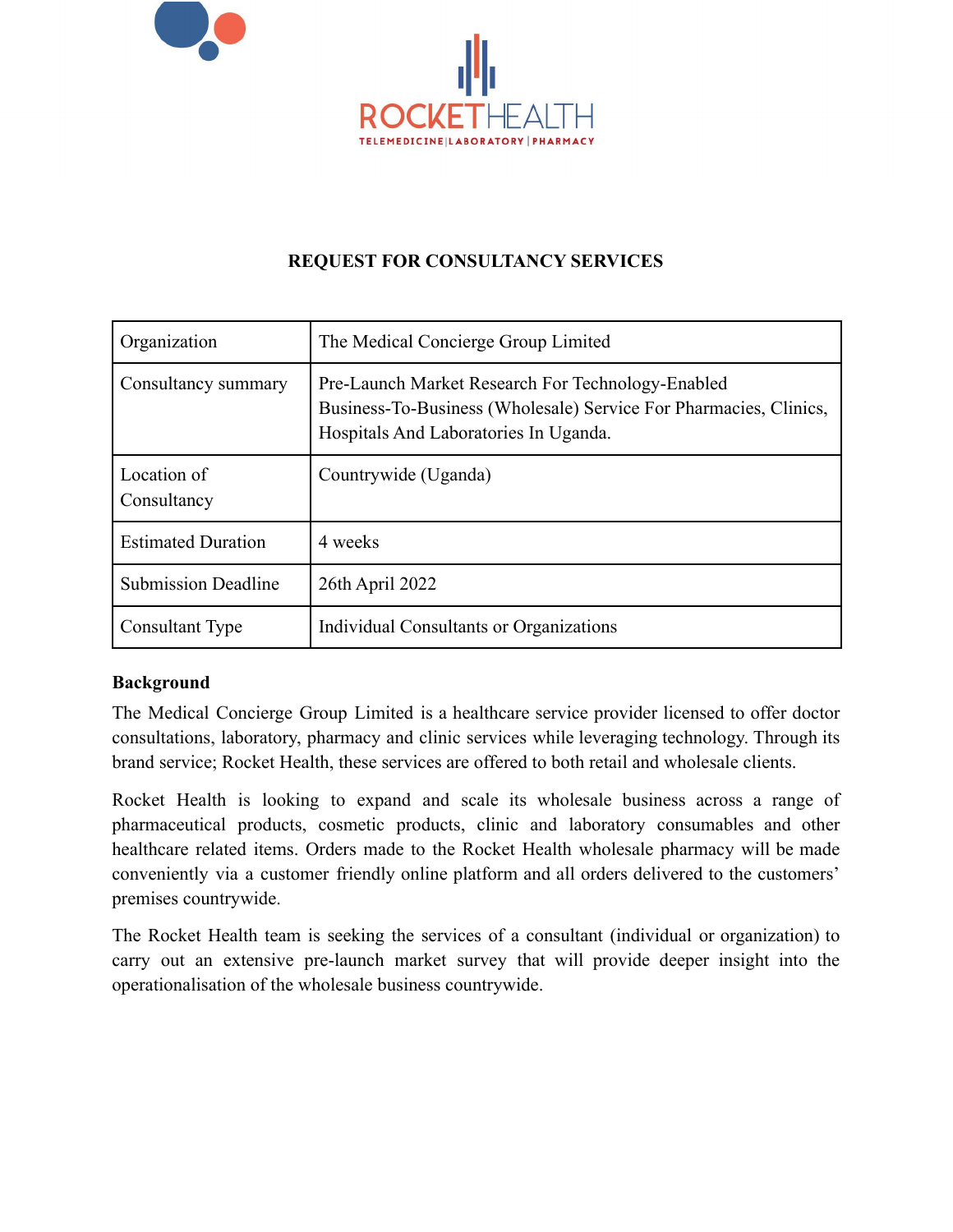

### **Objectives**

- 1. To scope out and document the existing processes and related pain-points (challenges) in the procurement and logistics for pharmacies, clinics, laboratories, cosmetics shops and hospitals during their wholesale purchases.
- 2. To establish the current wholesale pricing ranges for the various commonly procured pharmaceutical and laboratory products in Uganda.
- 3. To establish the interest and potential uptake/utilization of a technology-enabled and last mile delivery service for wholesale and potential readiness for third-party retail partnerships.
- 4. To scope out and document the retail prices of the most commonly traded pharmaceutical, clinic and laboratory products/services in the major regions of Uganda.

#### **RFP Submission Guide**

|                                                                                                        | Technical proposal which should include but not limited<br>to:<br>Your understanding of the call.<br>Your proposed approach and activities to meet the<br>set objectives.<br>Clear articulation of the outputs from the proposed<br>activities.<br>Timelines for execution<br>Team composition | PDF of not more than 5<br>pages. |
|--------------------------------------------------------------------------------------------------------|------------------------------------------------------------------------------------------------------------------------------------------------------------------------------------------------------------------------------------------------------------------------------------------------|----------------------------------|
|                                                                                                        | 2. A summary of past performance with a focus on related<br>assignments.                                                                                                                                                                                                                       | PDF of not more than 2<br>pages. |
|                                                                                                        | 3. Financial proposal                                                                                                                                                                                                                                                                          | Excel                            |
| Your proposed budget for executing the task at hand<br>showing a clear breakdown of budget components. |                                                                                                                                                                                                                                                                                                |                                  |
|                                                                                                        | 4. KYC documents in line with applicant type which may                                                                                                                                                                                                                                         | Proposal Annex.                  |